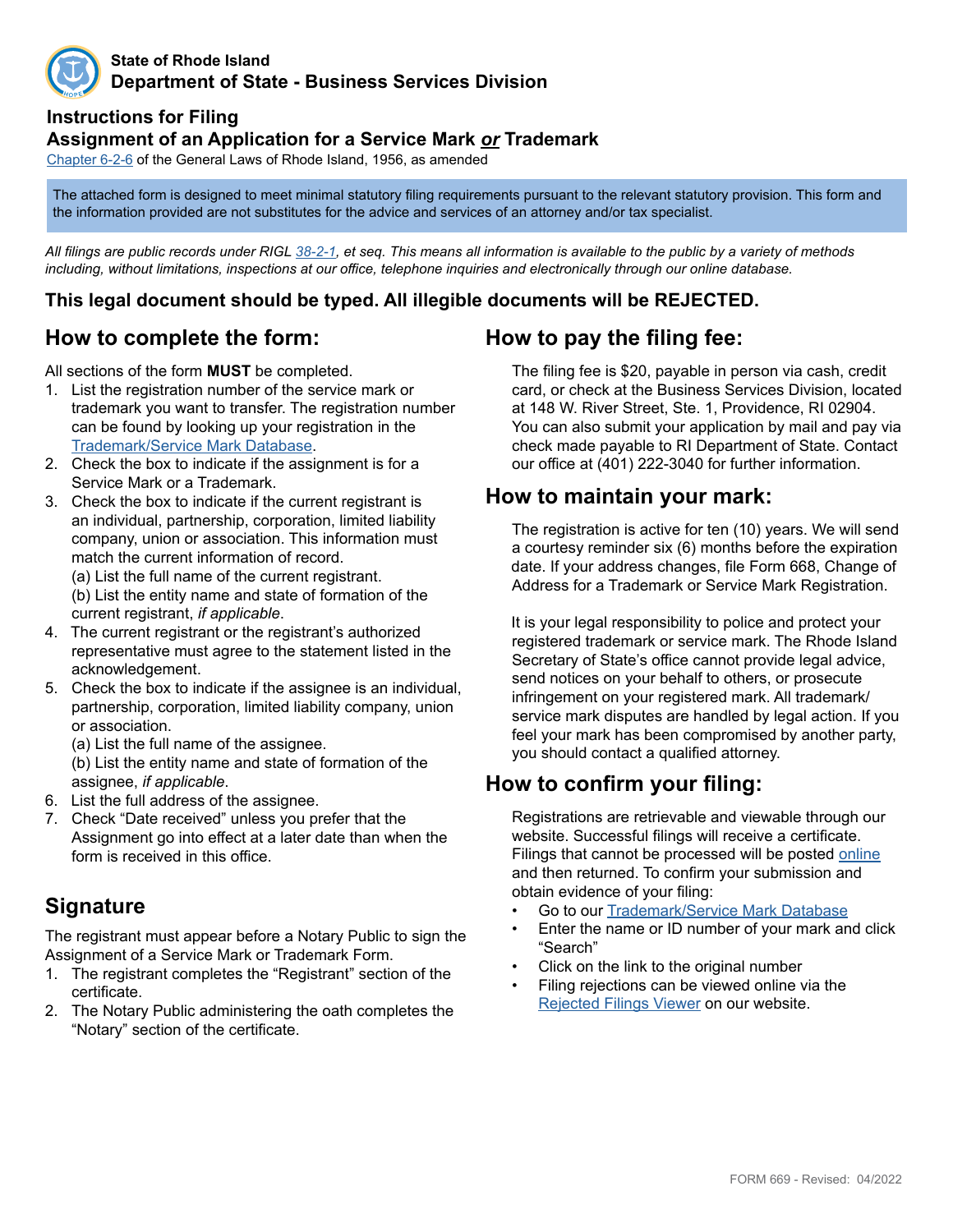

### **Assignment of an Application for a Service Mark** *or* **Trademark**

 $\rightarrow$  Filing Fee: \$20.00

Pursuant to RIGL [Chapter 6-2](http://webserver.rilin.state.ri.us/Statutes/TITLE6/6-2/6-2-6.HTM)-6 the applicant submits the following application for the purpose of registering a service mark *or* trademark:

| 1. Registration Number:                                                                                                     | 2. This renewal is for a: CHECK ONE BOX ONLY   |  |
|-----------------------------------------------------------------------------------------------------------------------------|------------------------------------------------|--|
|                                                                                                                             |                                                |  |
|                                                                                                                             | Service Mark                                   |  |
|                                                                                                                             | <b>Trademark</b>                               |  |
|                                                                                                                             |                                                |  |
| 3. The current registrant is a(an): CHECK ONE BOX ONLY                                                                      |                                                |  |
| Individual<br>Partnership                                                                                                   |                                                |  |
| <b>Limited Liability Company</b><br>Corporation                                                                             |                                                |  |
| Association<br>Union                                                                                                        |                                                |  |
|                                                                                                                             |                                                |  |
| (a) Registrant name, to be completed by an individual:                                                                      | (b) Entity name, to be completed by an entity: |  |
| First:                                                                                                                      | Name of Entity:                                |  |
|                                                                                                                             |                                                |  |
|                                                                                                                             |                                                |  |
| Middle:                                                                                                                     |                                                |  |
|                                                                                                                             |                                                |  |
|                                                                                                                             |                                                |  |
|                                                                                                                             |                                                |  |
| Last:                                                                                                                       | State of Formation:                            |  |
|                                                                                                                             |                                                |  |
|                                                                                                                             |                                                |  |
| 4. The current registrant named above assigns to assignee all right, title and interest in and to the above referenced mark |                                                |  |
| and its registration.                                                                                                       |                                                |  |
| 5. The assignee is a(an): CHECK ONE BOX ONLY                                                                                |                                                |  |
| Individual<br>Partnership                                                                                                   |                                                |  |
| <b>Limited Liability Company</b><br>Corporation                                                                             |                                                |  |
| Association<br>Union                                                                                                        |                                                |  |
|                                                                                                                             |                                                |  |

**MAIL TO: Division of Business Services** 148 W. River Street, Providence, Rhode Island 02904-2615 **Phone:** (401) 222-3040 **Website:** www.sos.ri.gov



FORM 669 - Revised: 04/2022

**STAMP**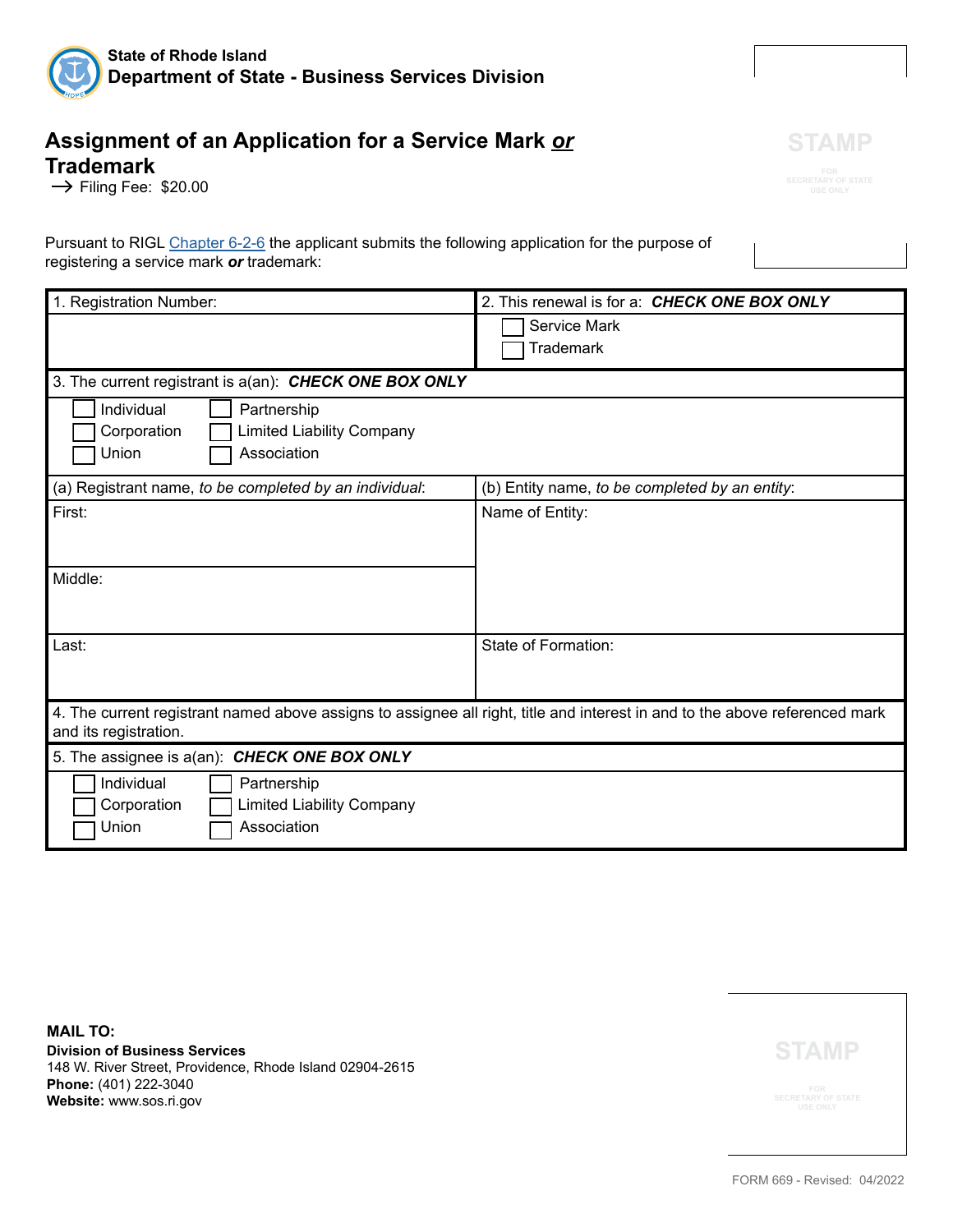| (a) Assignee name, to be completed by an individual:                                                                                                                                                                                                                                        |                                                                                                                                | (b) Entity name, to be completed by an entity: |                       |           |  |
|---------------------------------------------------------------------------------------------------------------------------------------------------------------------------------------------------------------------------------------------------------------------------------------------|--------------------------------------------------------------------------------------------------------------------------------|------------------------------------------------|-----------------------|-----------|--|
| First:                                                                                                                                                                                                                                                                                      |                                                                                                                                | Name of Entity:                                |                       |           |  |
| Middle:                                                                                                                                                                                                                                                                                     |                                                                                                                                |                                                |                       |           |  |
| Last:                                                                                                                                                                                                                                                                                       |                                                                                                                                | State of Formation:                            |                       |           |  |
| 6. Assignee address                                                                                                                                                                                                                                                                         |                                                                                                                                |                                                |                       |           |  |
| <b>Street Address:</b>                                                                                                                                                                                                                                                                      |                                                                                                                                |                                                |                       |           |  |
| City/Town:                                                                                                                                                                                                                                                                                  |                                                                                                                                | State:                                         |                       | Zip Code: |  |
|                                                                                                                                                                                                                                                                                             | 7. Date when this Assignment will be effective: CHECK ONE BOX ONLY                                                             |                                                |                       |           |  |
| Date received (Upon filing)                                                                                                                                                                                                                                                                 |                                                                                                                                |                                                |                       |           |  |
| Later effective date (Date later than the date the form is received in this office) ____                                                                                                                                                                                                    |                                                                                                                                |                                                |                       |           |  |
|                                                                                                                                                                                                                                                                                             | Registrant: To the best of my knowledge or belief, the statements contained within this application are truthful and accurate. |                                                |                       |           |  |
| Type or Print Name of Registrant or Registarnt's Authorized Representative                                                                                                                                                                                                                  |                                                                                                                                |                                                | Title (if applicable) |           |  |
| Signature of Registrant or Registrant's Authorized Representative                                                                                                                                                                                                                           |                                                                                                                                |                                                | Date                  |           |  |
| Notary:                                                                                                                                                                                                                                                                                     |                                                                                                                                |                                                |                       |           |  |
| Name of Notary                                                                                                                                                                                                                                                                              |                                                                                                                                | State                                          | County                |           |  |
| On<br>day of<br>, 20<br>the applicant, known to me or proved through satisfactory evidence,<br>signed the application in my presence and swore or affirmed the statements in the application are truthful and accurate and<br>declared that they signed document in the indicated capacity. |                                                                                                                                |                                                |                       |           |  |
| <b>Signature of Notary Public</b>                                                                                                                                                                                                                                                           |                                                                                                                                |                                                |                       | Date      |  |
| Commission ID#                                                                                                                                                                                                                                                                              | <b>Commission Expiration Date</b>                                                                                              | <b>Notary Seal</b>                             |                       |           |  |